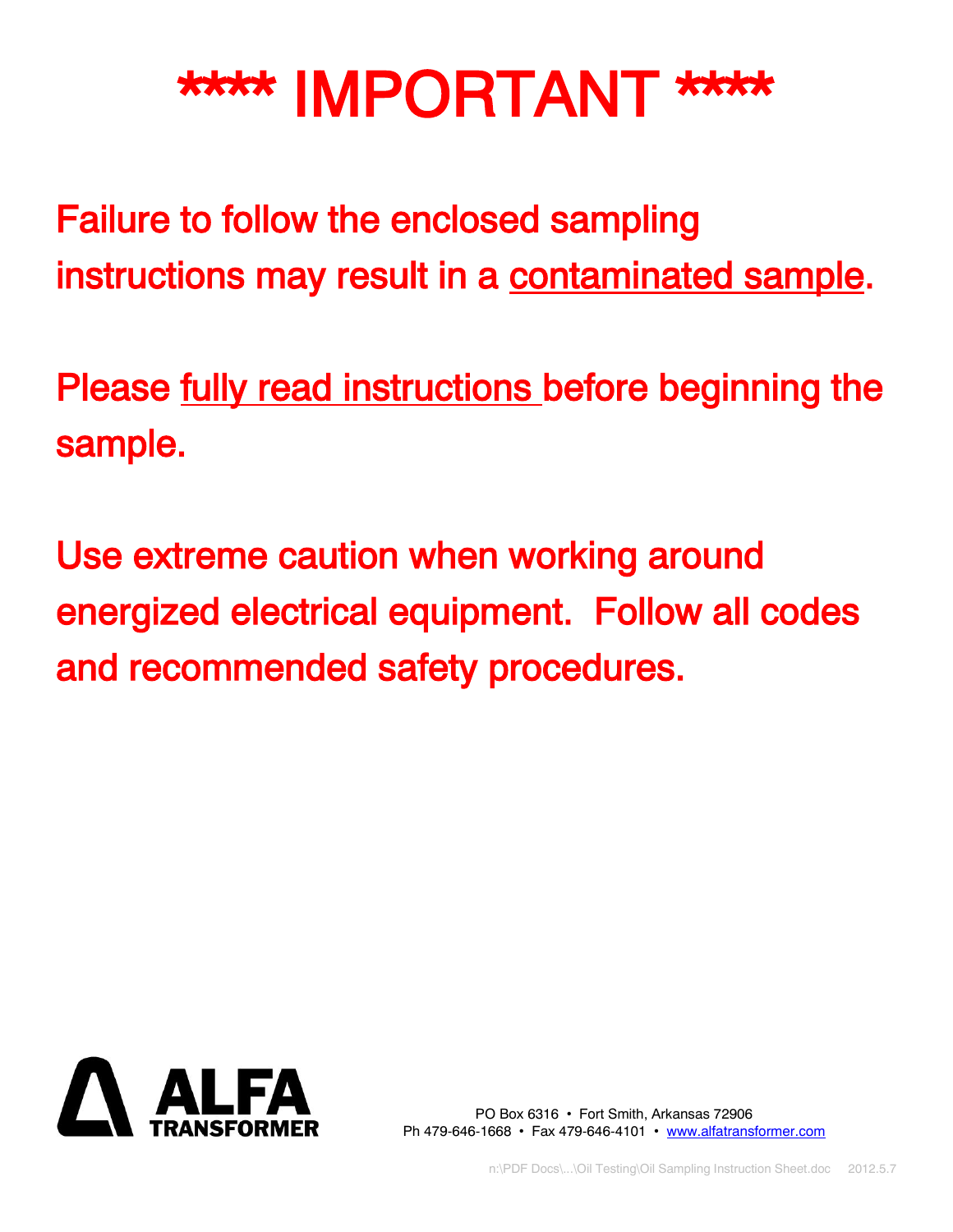### \*\*\*\* SAMPLING INSTRUCTIONS \*\*\*\* TRANSFORMER OIL QUALITY (Plastic Bottle)

#### 1) FILL THE BOTTLE BEFORE SAMPLING WITH THE SYRINGE.

- 2) Try to sample on a calm, dry day. Rain, high humidity, or blown dust may seriously affect the quality of the sample.
- 3) Have on hand a waste oil container and a spill kit in the event a leak is discovered.
- 4) It may be necessary to use bottled nitrogen to release negative pressure and allow oil to flow out of the transformer.
- 5) To ensure that the sample is representative of the oil in the transformer, **be sure to drain off a small portion** into a separate container before filling the bottle. Also be careful not to let any dirt from the valve get into the sample.
- 6) Fill the bottle as full as possible. Make sure the bottle cap is tightened firmly.
- 7) Write the transformer serial number and any other necessary information on the test sample record (included).
- 8) Pack the bottles carefully inside the plastic bag inside the box to contain any leakage. Fill empty space with packing material to secure the sample containers.
- 9) Return filled sample containers to the address below.
- 10) Proper disposal of all sampling waste is the responsibility of the customer.

#### Return samples by FedEx/UPS or other courier to: Or return samples by US Postal Service to:

Alfa Transformer Alfa Transformer 6107 South Zero Street PO Box 6316 Fort Smith, AR 72903 Fort Smith, AR 72906

If you have any questions, please call 479-646-1668.

The above is an instructional aid only. A full and comprehensive sampling method is found in ASTM D3613, Standard Test Method for Sampling Electrical Insulating Oils. It is the responsibility of the customer to perform the sampling, handling, shipping, and any related activity consistent with proper servicing of electrical equipment.



PO Box 6316 • Fort Smith, Arkansas 72906 Ph 479-646-1668 • Fax 479-646-4101 • www.alfatransformer.com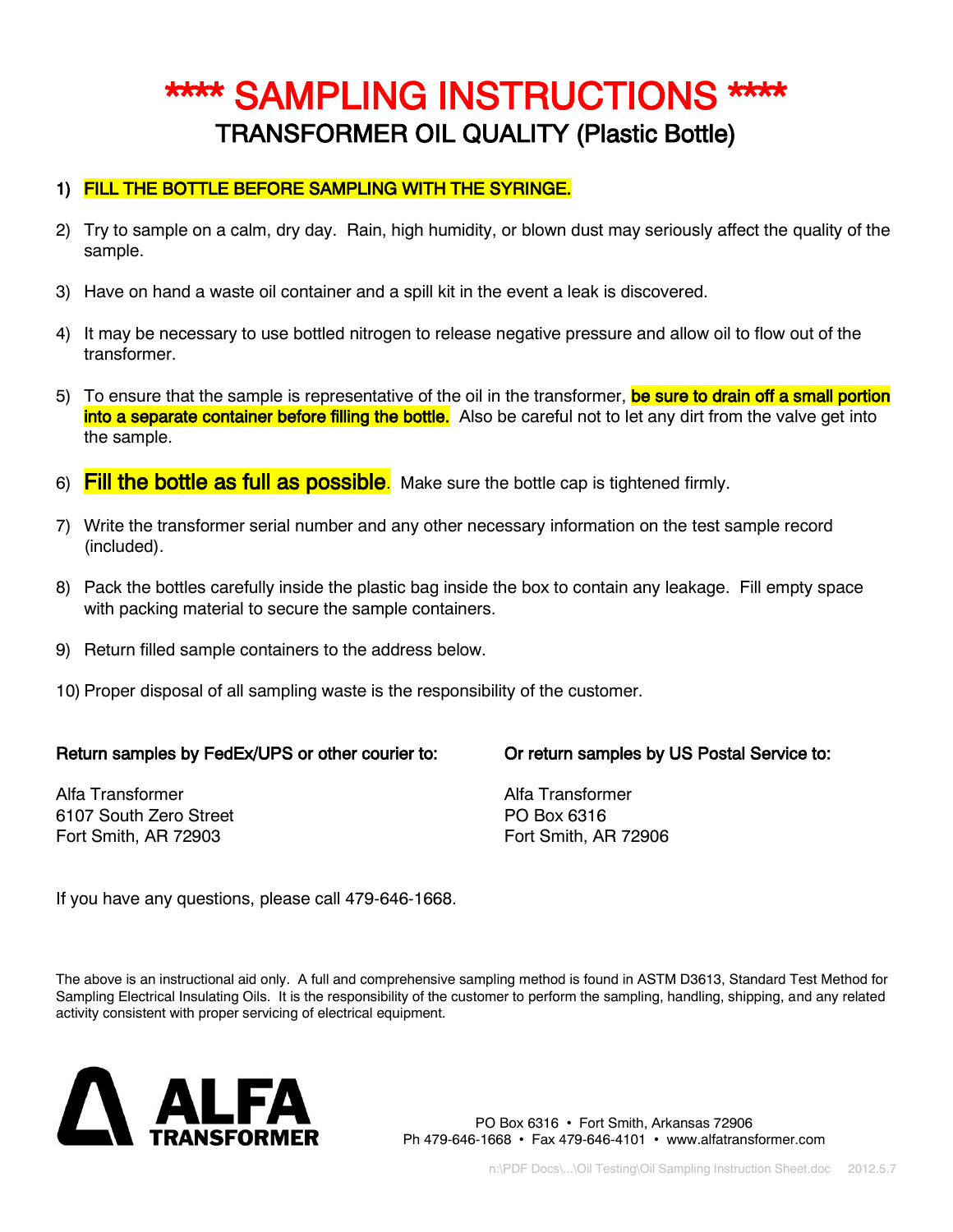## \*\*\*\* SAMPLING INSTRUCTIONS \*\*\*\* DISSOLVED GAS-IN-OIL ANALYSIS (Glass Syringe and Plastic Tube)

- 1) Have on had a waste oil container and a spill kit in the event a leak is discovered.
- 2) It may be necessary to use bottled nitrogen to release negative pressure and allow oil to flow out of the transformer.
- 3) Do not reuse the plastic tubing. Gases in the oil, especially acetylene, may carry over from one sample to another.
- 4) Attach the plastic tube to the transformer valve, or an adapter that fits the tube, to ensure a leak-tight connection. Open the transformer valve slowly, draining oil through the tube to an overflow pan, until oil is running clear and free of debris and water. Close the transformer valve.
- 5) Affix the open end of the tube to the tip of the syringe. Open the transformer valve slowly then open the valve stem to the syringe by turning it in the direction of the drain port. Fill approximately 10 mls (CCs) of oil and close the transformer valve. While holding the syringe, tip pointed up, open the syringe valve stem towards the tip and empty syringe contents into the waste oil pan until all the air bubbles are removed from the fluid in the syringe. This process is meant to rid syringe space of air bubbles.
- 6) Open the syringe valve (valve stem in the direction of the drain port) and allow syringe to fill itself by pressure and gravity, while holding onto the syringe with the tip pointing upward. DO NOT PULL BACK



ON THE BARREL. This will cause bubble formation. If gas bubbles form do not attempt to drain them, as they will now be part of the sample. Fill the syringe to the 40 ml level. If using smaller 30 ml (cc) syringes, fill syringe to about 1/2" past the 30 ml (cc) line while making sure the filled syringe will fit into the box.

7) Close the transformer valve followed by the syringe valve stem (pointed towards syringe). Detach the tube very carefully while holding onto syringe tip firmly (if tip becomes loose or dislodged oil contents could leak out). Discard the tube and waste oil properly. Place the syringe in the box immediately to avoid exposure to light and fill out the test sample record (included). Package and ship your samples carefully to Alfa Transformer as soon as possible after sampling.

The above is an instructional aid only. A full and comprehensive sampling method is found in ASTM D3613, Standard Test Method for Sampling Electrical Insulating Oils. It is the responsibility of the customer to perform the sampling, handling, shipping, and any related activity consistent with proper servicing of electrical equipment.



PO Box 6316 • Fort Smith, Arkansas 72906 Ph 479-646-1668 • Fax 479-646-4101 • www.alfatransformer.com